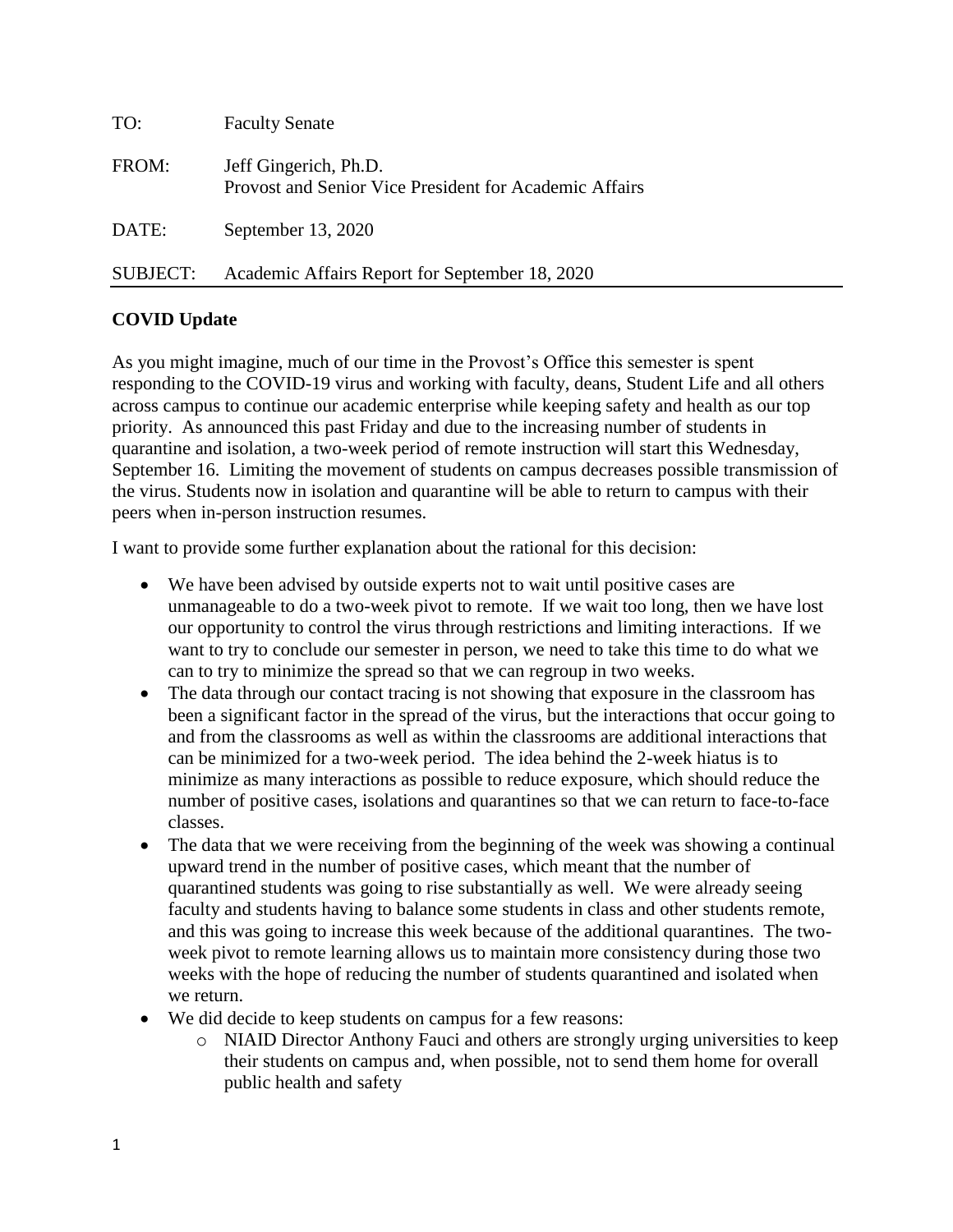- $\circ$  If students were to return home and then come back in two weeks, we would have a lot less control and knowledge of their behavior during that time period.
- o If students were to return home, it would be very hard to get everyone to return. So this is an attempt to minimize for a short time so that we can actually finish out the semester with face to face classes.
- Of course this relies on our ability to minimize the number of physical interactions (and exposure) on and off campus during the two weeks. I acknowledge that this is not an easy task, but I do have confidence in our student life and residence life staff that they will be doing everything that they can to try to make a difference during these two weeks. This includes off-campus behavior. It is clear that the sanctions that were applied to students (both off and on-campus) who did not follow rules during the first week of the semester have had an impact on other student behavior (students understand that there can be severe consequences for not following the rules). And, for the reasons noted above, this was a better option than giving up for the semester since many faculty and students want to finish out the semester in the same way we started.

# **Next Steps for the two-week pivot to remote learning:**

As announced in the Royals Safe Together update:

- Classes will meet in person on Monday and Tuesday (September 14-15).
- On Wednesday, September 16, in-person classes will shift to remote education.
- We will return to in-person classes (or mode of teaching established at the beginning of the semester) on Wednesday, September 30.
- Select laboratory courses will be permitted to continue meeting in person at the direction of the appropriate dean in consultation with the department chair. Only courses with (L) designation will be considered.
- Access for individual research laboratory work can continue. We ask faculty and students to follow the current Royals Safe Together procedures for labs.
- Faculty will continue to have access to individual offices and may continue to teach remotely from your scheduled classroom if you prefer.
- The Center for Teaching and Learning Excellence (CTLE) and Information Technology (IT) staff are available to help with transitions to remote learning. We encourage including as much interactive (Zoom) classwork as possible as students have expressed their appreciation for this interaction when learning remotely. The Provost's office will send additional information to faculty for successful remote learning.
	- You can contact the CTLE by email at  $ctle@scr$  anton.edu.
	- Exams administered through online platforms must comply with the time extensions for each individual student's accommodation needs. [Click here](https://www.scranton.edu/academics/lms/brightspace-configuring-special-access.pdf)  [for steps on how to configure Special Access in D2L.](https://www.scranton.edu/academics/lms/brightspace-configuring-special-access.pdf) Students with accommodations through the CTLE can continue to take their tests in the CTLE during this period.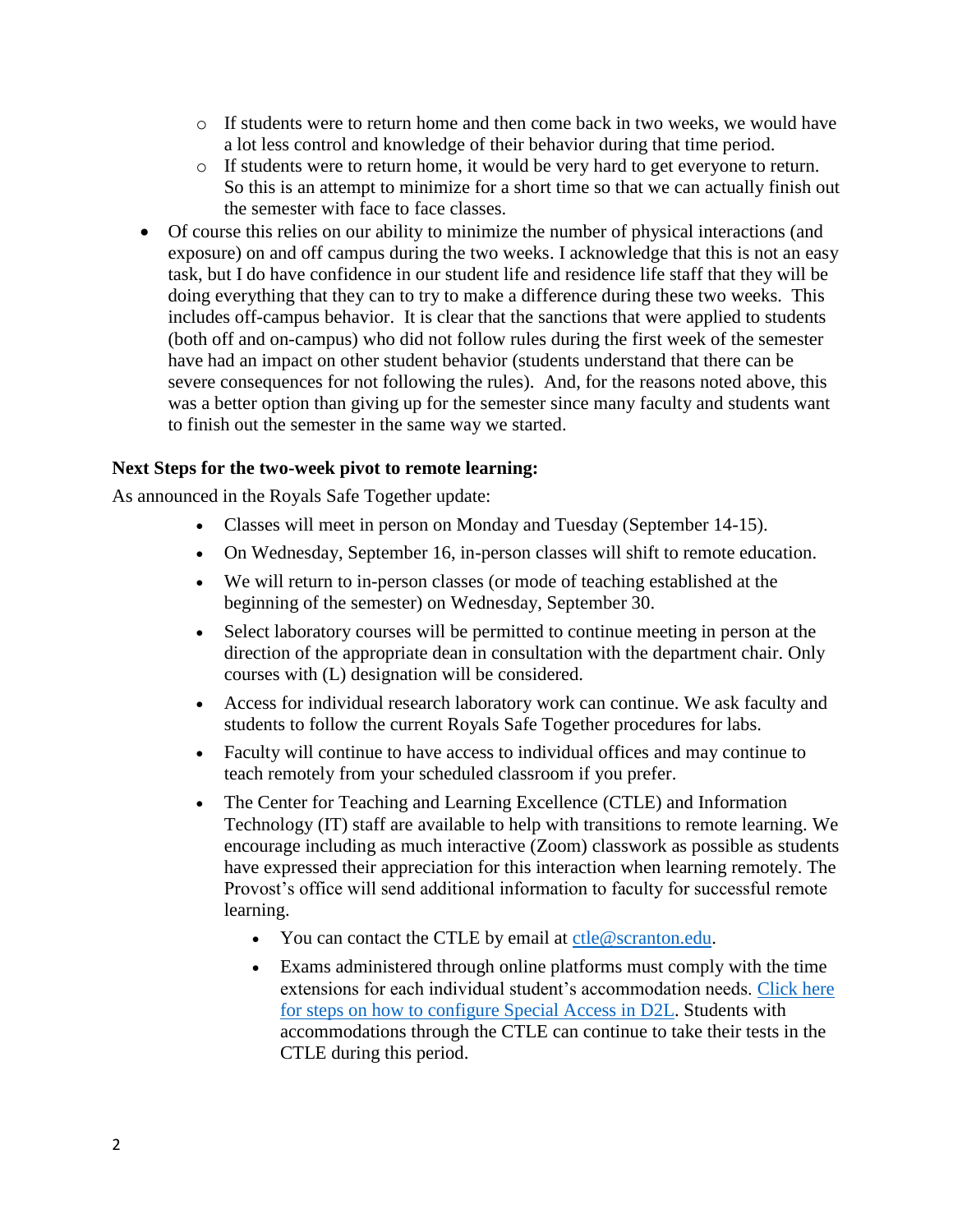- IT support is available by phone at 570-941-4357 or by e-mail at [techsupport@scranton.edu,](mailto:techsupport@scranton.edu) or you can enter a ticket in Royal IT Support via the My Scranton portal.
- The Weinberg Memorial Library will hold limited hours with both building and staffing. The new hours are Monday-Thursday 8 a.m. to 7 p.m.; Friday 8 a.m. to 4:30 p.m.; Saturday & Sunday Noon to 7 p.m. Access is by swipe only to members of the University community (no public patrons). The Circulation Desk will remain open, but access to some areas/services will be limited. No after-hours swipe access will be allowed.

I continue to be grateful to all faculty, whether you began the semester teaching in-person, remote or in a hybrid combination. Your commitment to our students has been extraordinary.

# **Responding to Systemic Racism and Supporting Anti-racism initiatives**

While much of all our time has indeed been spent responding to the unusual semester due to the virus, we have continued to be insistent about the urgent need to ensure that our university community confronts the historical legacy of racism within our own institution. A number of important discussions and initiatives have taken place over the summer and in the first few weeks of the semester:

 Last week, many of our faculty and students participated in a Teach-in for Racial Justice as part of the national #ScholarStrike movement. #ScholarStrike was an effort arising from a number of concerned university teachers and scholars who called for a national academic event organized in protest of racial injustice and in solidarity with the Black community. At The University of Scranton, the event was sponsored through the Ellacuría Initiative, which sought to provide a communal space that students, faculty, and staff could enter to learn from scholars with expertise in research areas that affect the Black community and discuss with our campus community the issues these talks address.

Many of you participated in these sessions on campus:

- o 1048 students were in attendance over 13 sessions in two days
- o 11 faculty members led discussions
- o 25 faculty attended (many more than one session)
- o 12 FYS sections attended during their class times

I want to particularly thank Dr. Teresa Grettano for her leadership of these important discussions on campus and for providing us with a helpful summary of what was learned during these two days.

 The Council on Diversity and Inclusion has submitted recommendations to Fr. Pilarz and the President's Cabinet based on their analysis of what can and should be done for the University of Scranton to dismantle systemic racism at the university. President's Cabinet has already started reviewing these recommendations and is committed to responding to the Council by September  $30<sup>th</sup>$  as requested by the Council. I am grateful to all of the members of the Council who put considerable thought and energy into this important discussion.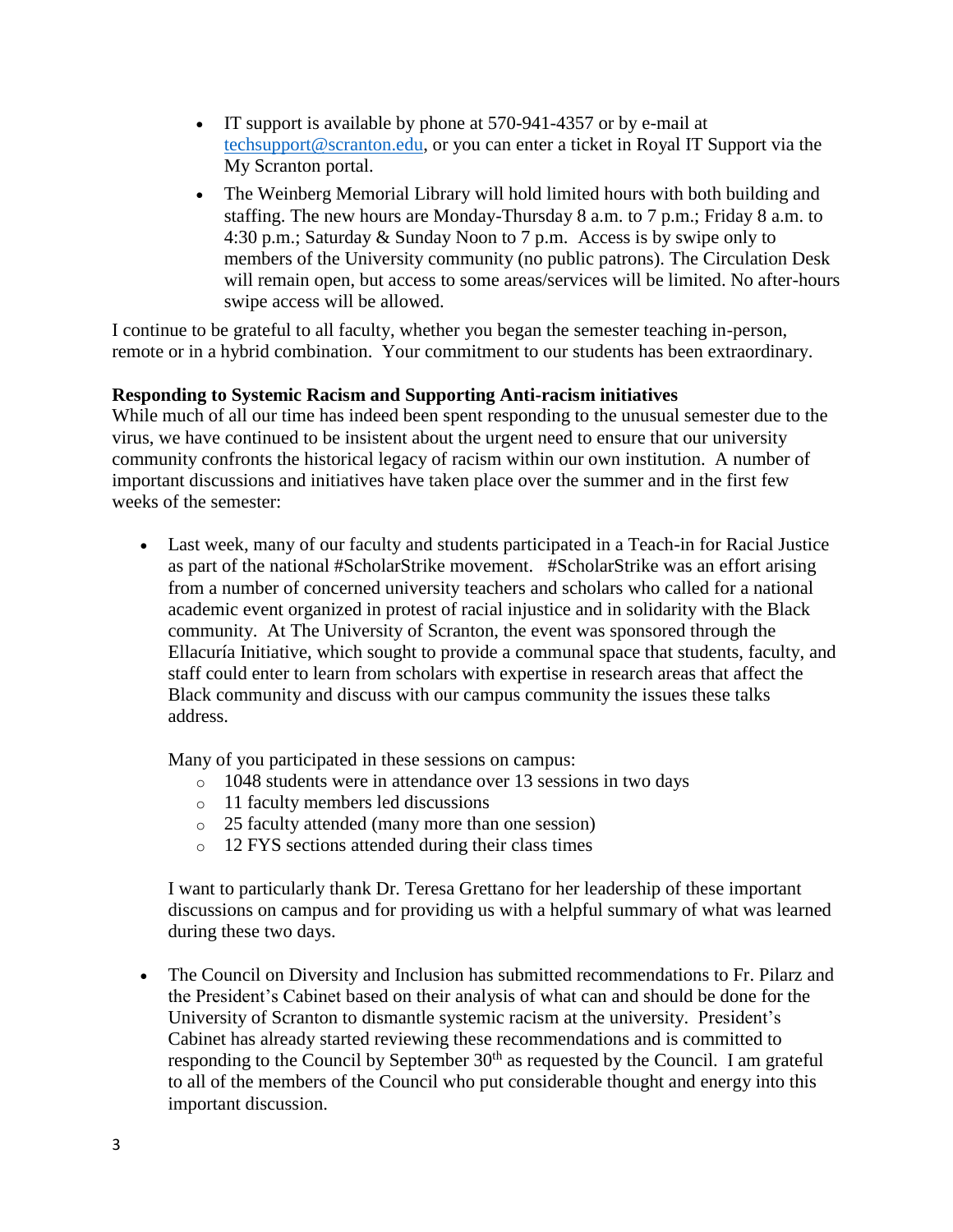- I have established a working group to examine our practices for faculty hiring that will focus on how we are diversifying our faculty through better hiring practices with a specific focus on racial and ethnic diversity. The group has already met three times and has begun to strategize effective ways to deepen and grow the racial and ethnic diversity of our faculty by considering such matters as:
	- How we strengthen the diversity of our candidate pools
	- How we structure our positions for greater diversity
	- How and where we advertise for faculty
	- How to assist search committees/departments to review candidate pools, interview and host candidates, and make recommendations in ways that support diversity
	- How the University supports hiring for diversity and discourages bias and other obstacles to hiring for diversity
	- How the University supports and retains faculty of color
	- Other important concerns for hiring for diversity

I am grateful to members of the group: George Aulisio, Lori Bruch, Christie Karpiak, Nabil Tamimi, Michelle Maldonado, Liz Garcia and Patti Tetreault.

I know that there are many other important initiatives and discussions happening on campus and am grateful for the many voices that have emerged in support of these efforts. Fr. Pilarz detailed many of these in his August  $28<sup>th</sup>$  email to campus. While these are not easy or comfortable conversations, it is imperative that our campus community confronts our history of racism and works toward a university that is welcoming and inclusive of everyone.

### **President's Search Committee**

The Board of Trustees has hired the services of WittKieffer Executive Search, a nationally recognized firm that specializes in executive recruitment for colleges and universities. While a search committee is being finalized, finding the best candidate depends on the input of the entire Scranton community. To assist in establishing candidate criteria, search consultants have scheduled open forums with faculty, staff, and students to get a sense of the University's core values, characteristic, strengths, priorities, and opportunities. A survey was also sent to the University community to gather additional input.

Committed to overseeing a process that is as comprehensive, inclusive, and transparent as possible the Board launched a [presidential search website](https://www.scranton.edu/about/presidential-searches/2020/index.shtml) where you will find up-to-date information about the search.

### **Rank and Tenure**

A virtual public meeting to inform faculty of the rank and tenure policies and procedures will be held on Thursday, September  $17<sup>th</sup>$  at 11:45 a.m.

Due to safety concerns surrounding the coronavirus, FAC and the FPC have agreed to changes to the rank and tenure procedures, as defined in Section 23 of the *Faculty Handbook,* for candidates applying during the 2020-2021 Academic Year. This will include an online process for submission and review of rank and tenure materials. We are working closely with FAC to